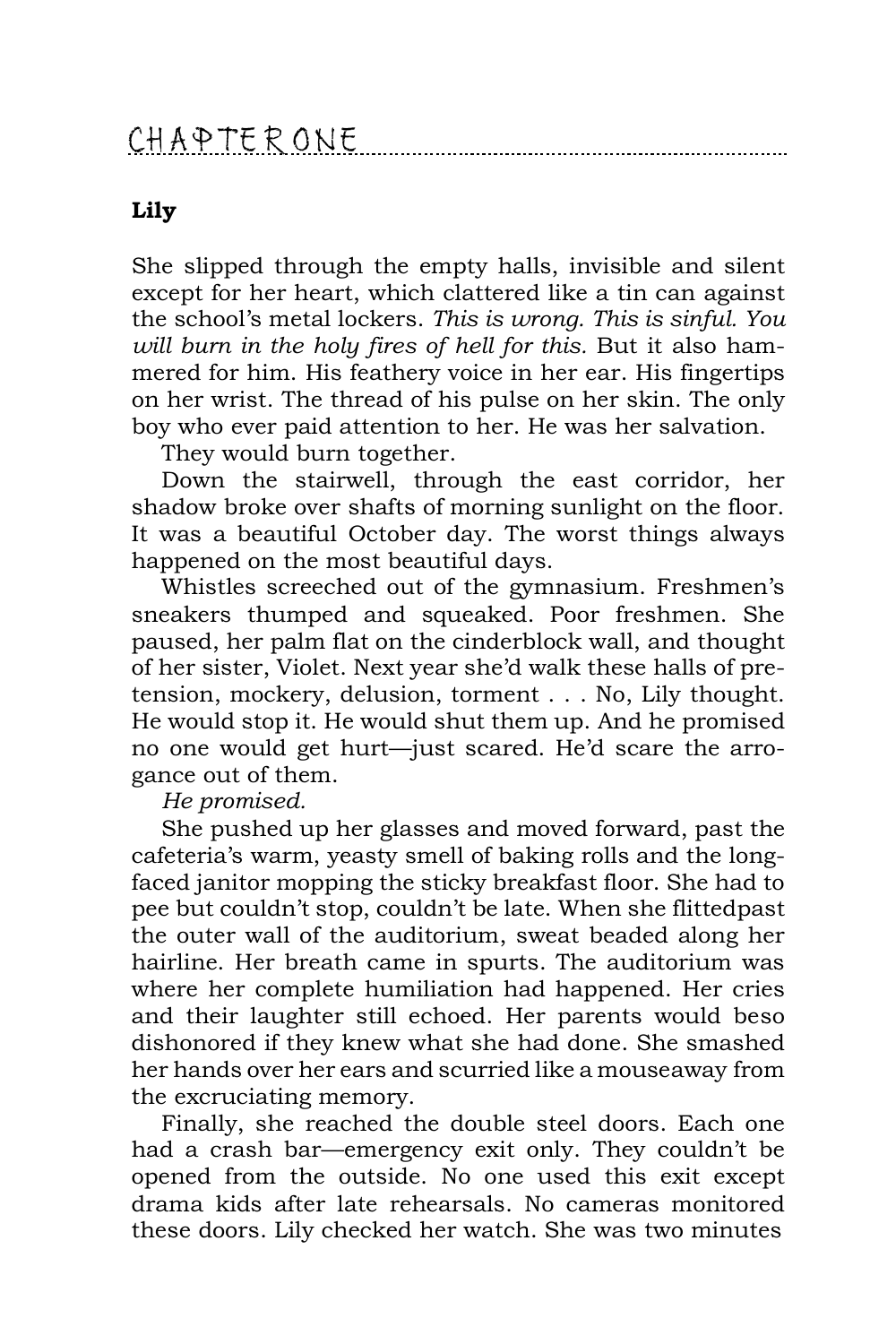early. Two minutes. Not enough time to go to the bathroom, but time enough for second thoughts.

Her back fell against the cinderblock wall. Her knees bent, and she slipped down to a chair position. She closed her eyes and forced deep breaths to her belly. *This is wrong. This is wrong.* Her leg muscles tightened like they wanted to run. Run, run, run away from this madness, away from this pain. But where could she possibly go? Not to her strict parents. Not her sister or a teacher or minister. She had no real friends. There was only him.

She opened her eyes, checked her watch again: 9:21. Almost. Across the hall, a folded piece of paper caught her attention. She scooted over, snatched it up, and unfolded it. A flyer for the fall play: *Rockwell High School Theatre Department proudly presents* Almost, Maine*. It's love. But not quite.* Notes were scribbled on the back—a phone number, a to-do list, a list of props: ice skates, mittens, suitcase. Important stuff. Someone from drama must have dropped it. It belonged to her now. She refolded it and tucked it in the pocket of her khakis.

It was time. She peered through one of the rectangular windows, past her dark-haired reflection to the parking lot. *Where was he? He changed his mind.* No, no, there he was, her knight in ripped jeans and black hoodie plodding toward the building. His ski-type sunglasses reflected prismatic colors. A duffel bag hung over his shoulder. Her eyes lingered on the bag. Something seemed off. Why was it so big?

Hair raised on her arms. Her legs squeezed together with the urge to pee.

*This is wrong.*

*This is wrong.*

She remembered his voice and shivered. *"I promise."* She placed both hands on the cold metal bar and pushed.

### **Keisha**

Keisha Washington stood in Alex Robinson's first-floor guidance office holding the book of essays he'd just given her. He wanted her to understand the power of passionate writing. She got that. Authentic writing, he called it. For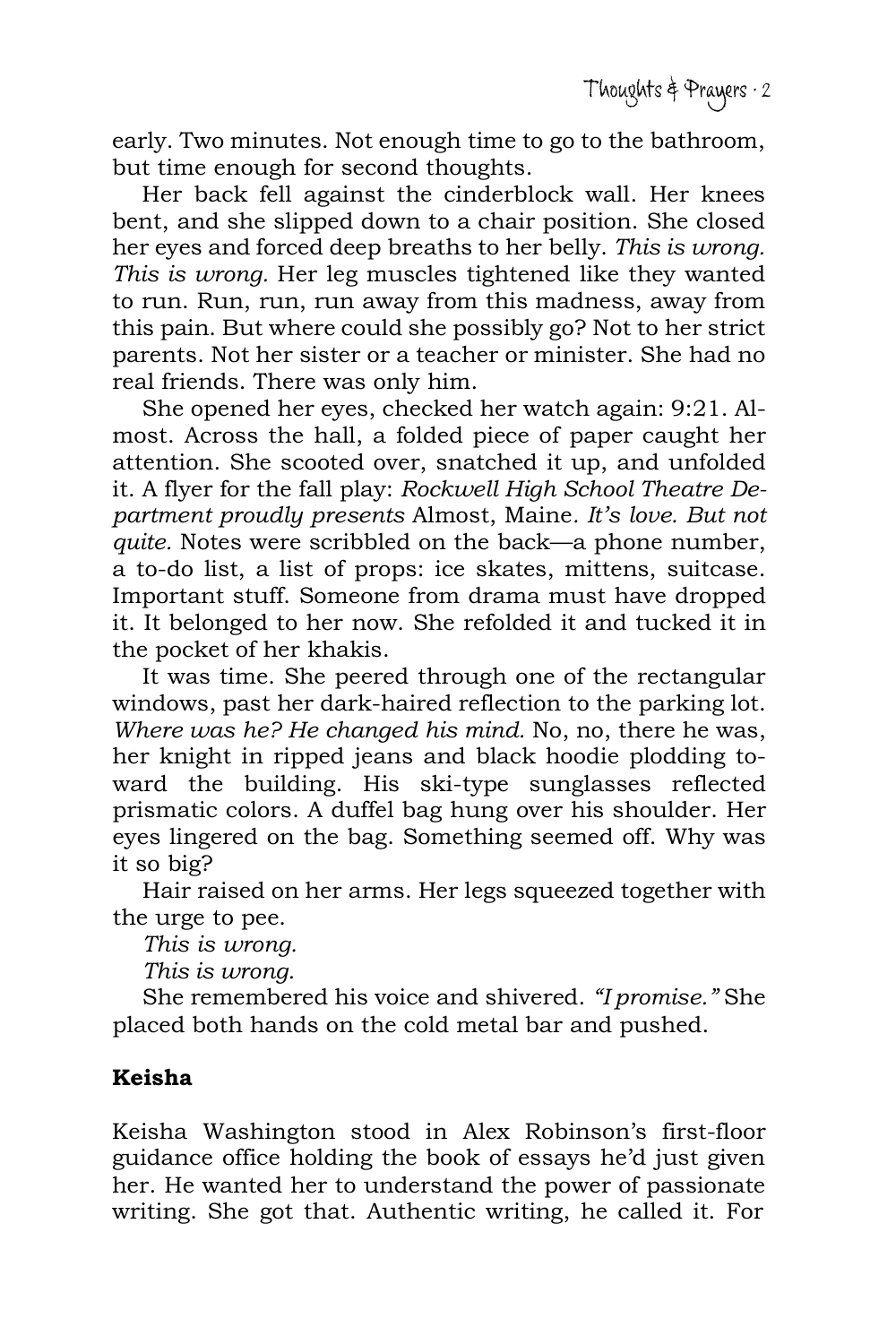just a second, the color of his eyes distracted Keisha. She'd heard other girls gossip about her young college advisor's looks and charisma, their mouths twisted into little grins, but that wasn't the point of her visit. She snapped herself out of this momentary slip. Achieving her goals—that's the reason she went to see him. And she didn't need coaching.

"Write your heart out," he said. "Don't worry about demonstrating how smart you are. They'll see your grades and test scores. Write about something that matters to you."

Keisha glanced at the book titles on the shelves behind him, all exploring the theories of educational psychology. His framed master's degree hung on the wall behind his chair; it was meant to impress her, but her mother had an MD as well as a couple of other letters required for a pediatric oncologist and could run circles around anyone in this building.

A small silver-framed photo of Mr. Robinson with a woman smiling up at him sat on his desk. Keisha assumed the woman was his wife. They looked happy with each other. On one wall hung Rockwell High's blue and gold school pennant, featuring the prancing wild mustang which once boosted her school spirit, but now in her fourth year, tested her patience. A bank of bland metal cabinets held the records of the school's thirteen-hundred students. *How does he even know who I am? He must know; that's his job. At least he knows I'm the senior class president.*

She touched the crown of tight braids on her head and rolled her shoulders to loosen the tension she felt. Her face reflected in the open door's window—high arch of an eyebrow, high cheekbones, full lips. *Pharaonic, like Hatshepsut, just as Mom said*. Keisha stood straighter.

The bell rang, followed by the cacophony of hordes of teenagers moving between classes. Lockers ticked open and slammed shut. Sneakers squeaked on the polished floor. "Shut the fuck up!" a male voice yelled over the low rumble. The extra-strong scent of body spray wafted into the room. It reminded Keisha of her friend Samantha, who smelled like a fresh mango. Sam would be waiting for her at her locker; they always walked to the third period together. She had to wrap this up.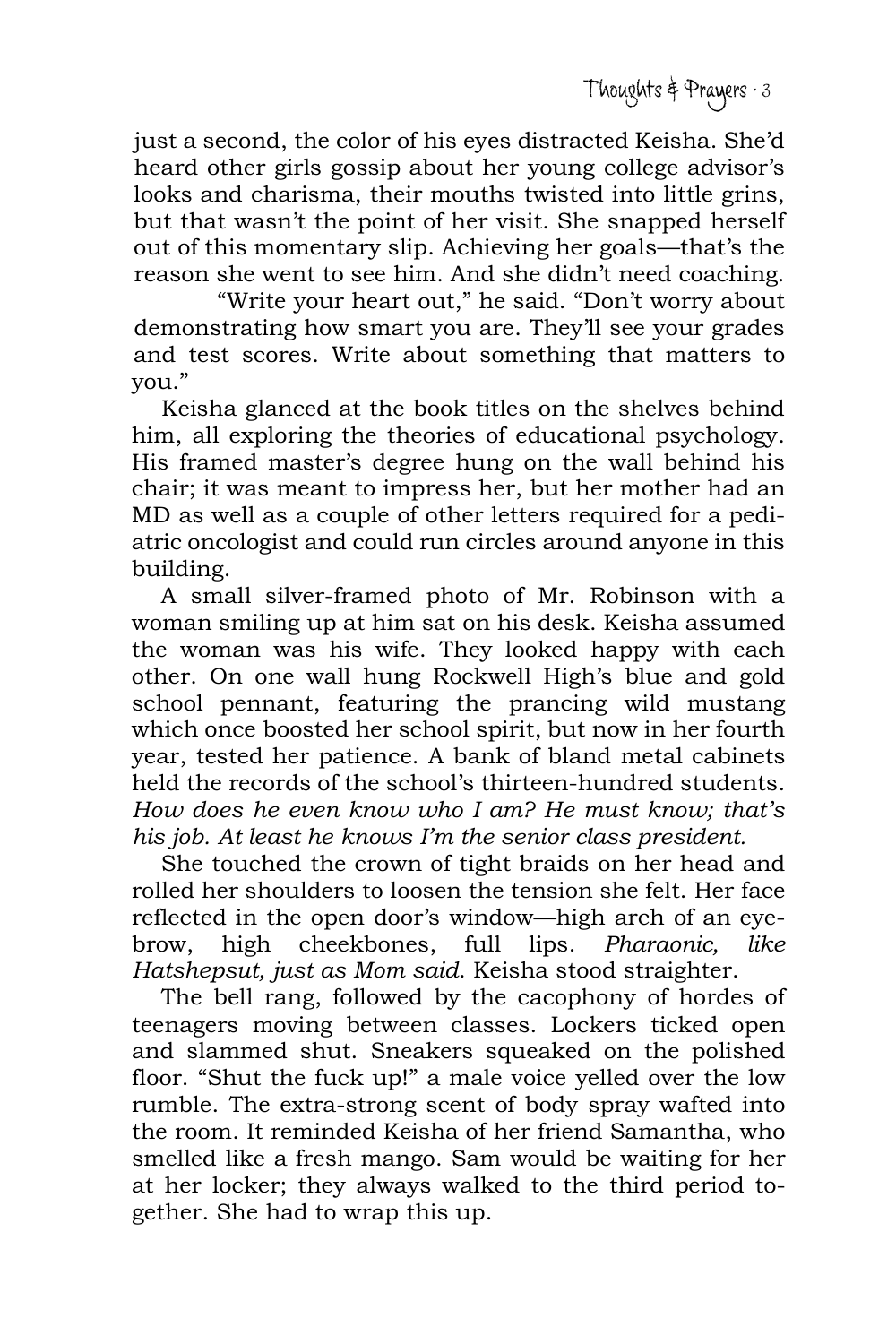Although she generally respected Alex Robinson, Keisha felt a little annoyed that this man thought he could tell her anything about how to communicate powerfully, just because he was a man and the counselor. He stood for a box she had to check to get what she wanted.

Keisha put her hand on her hip. "Well, I want to present myself in the best light right away." She lifted her chin the way she did during a debate when she scored a point.

Mr. Robinson smiled at her, not like he was laughing at her but like he cared. Maybe he wasn't so far off the mark. Maybe she should listen to him.

"You have everything going for you, Keisha. You don't have to work so hard. Relax a little bit. Enjoy yourself."

She couldn't do what he said, though. She knew what had to happen. High school was about preparation, not enjoyment. At seven years old, when asked by doting adults what she wanted to be when she grew up, Keisha always said she would be president of the United States. Not wanted to, intended to be. She didn't smile when she said it. It wasn't a wish. She was certain. Adults laughed and patted her head, astounded by her high seriousness. She ignored them and organized her life to make it happen.

Mr. Robinson sat on the edge of his desk, his handsome face serious. "The point is, you're not arguing a case the way you do on the debate team; you're—"

A sound like thunder echoed off the corridor's walls. Stunned, they both turned toward the open door. "What was that?" they said at the same time.

Feet pounded across the floor. The school's alarm system blared. A body knocked into a locker. Screams erupted. More blasts echoed off the walls. Doors slammed. The sound came closer, louder. Glass crashed onto the corridor floor. Another scream. *Bup bup bup bup*.

Taking two long strides from his desk to the door, Mr. Robinson put his hand on the knob to close the door and lock it—the drill they had practiced a thousand times. "Get down," he said. "Get under the de—" The muzzle of a black gun stopped the door from closing.

Keisha froze. She didn't have time to move. She saw the hand holding the stock. A face, pale and contorted with fury. Shiny, reflective sunglasses.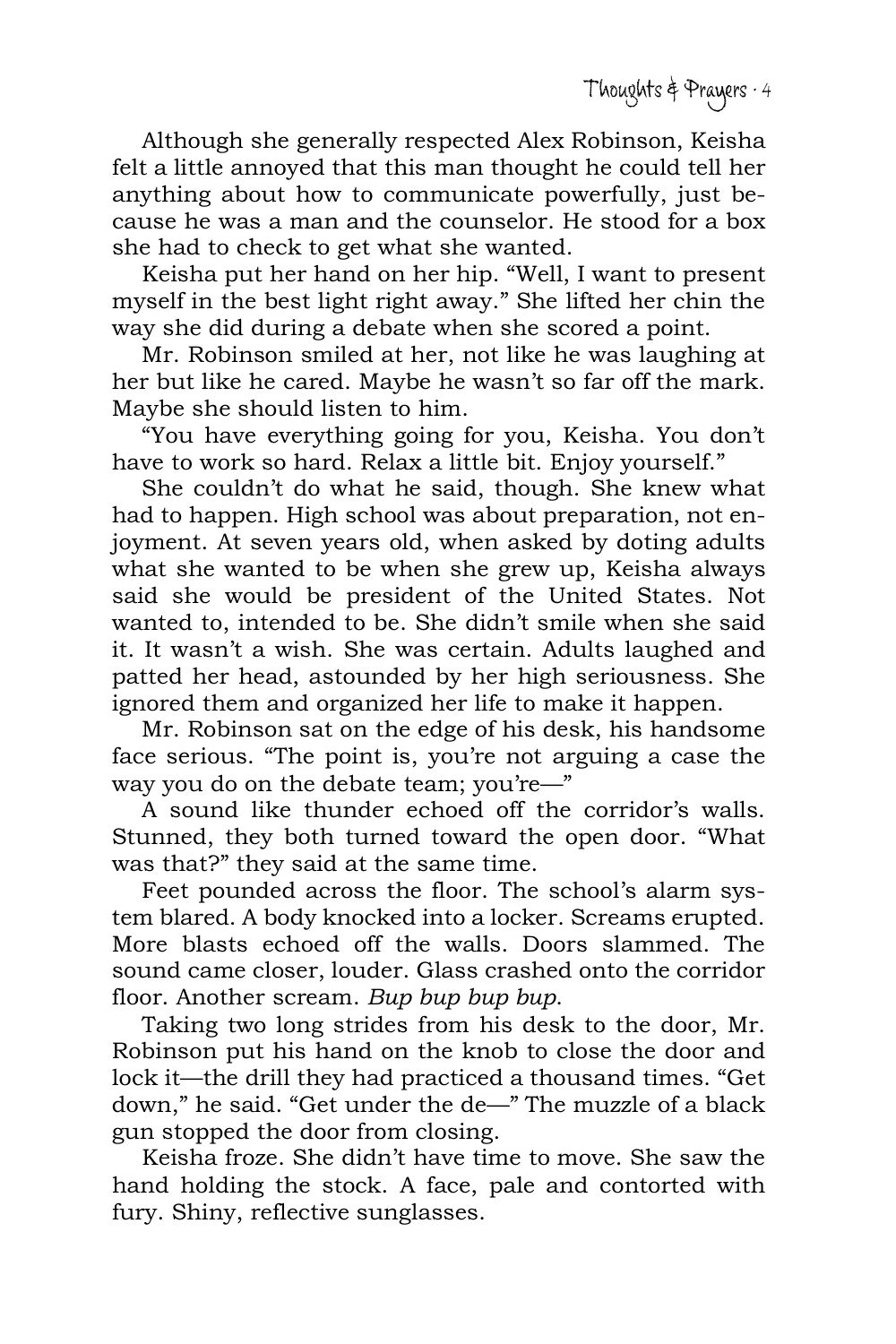Alex Robinson stepped back from the door, directly in front of Keisha, and faced the gunman. He held up his hand. "Let's talk."

The sound of the blast, a grunt from Mr. Robinson, and then he sank against her, and she fell under his weight, clutching him. Blood seeped from his chest. Keisha wanted to yell, to say something, but all the words clogged in her throat. She closed her eyes and opened them. The gun barrel pointed at her. In her head, she yelled, *stop it, stop it, stop it*, but no sound came from her lips. Play dead, she thought and closed her eyes.

#### **Sofia**

Before biology class even started, Sofia Hernandez had her eye to the stereoscope counting fruit flies. Her best friend since middle school, Caitlyn Moran, sat cross-legged beside her. A ragged run in her tights went from her heel and disappeared under her skirt hem. She perched on a lab stool, swinging her leg, holding her clipboard and a nibbled pencil to tally the numbers of red- versus white-eyed flies.

Without even telling her, Cat had adorned her hair with a swath of pink color—her new fashion statement. Sofia was supposed to get a blue stripe, but she was probably going to chicken out. Sometimes Cat was too daring for her, but she longed to be that bold. She *had* to be that bold to keep up with her friend. But was it in her?

Caitlyn leaned over and whispered in Sofia's ear. "Guess what was delivered yesterday?"

Sofia looked up from the scope, knowing immediately what Cat meant. "Oh, my God, I hope you brought it to school; I can't wait all day to see it!"

"Yes, I stuffed it in my locker. You're going to love it." "Did you wrinkle it?"

"The piece of magic that's going to make us famous? Of course not. It's folded up in a fat envelope."

A distant booming sound made the table tremble. Sofia froze in place. More booms. Then popping sounds moved closer down the hall, like people were smashing the lockers with hammers. Caitlyn dropped her clipboard. Their teacher, Mr. Johnson, yanked a skinny boy from the hall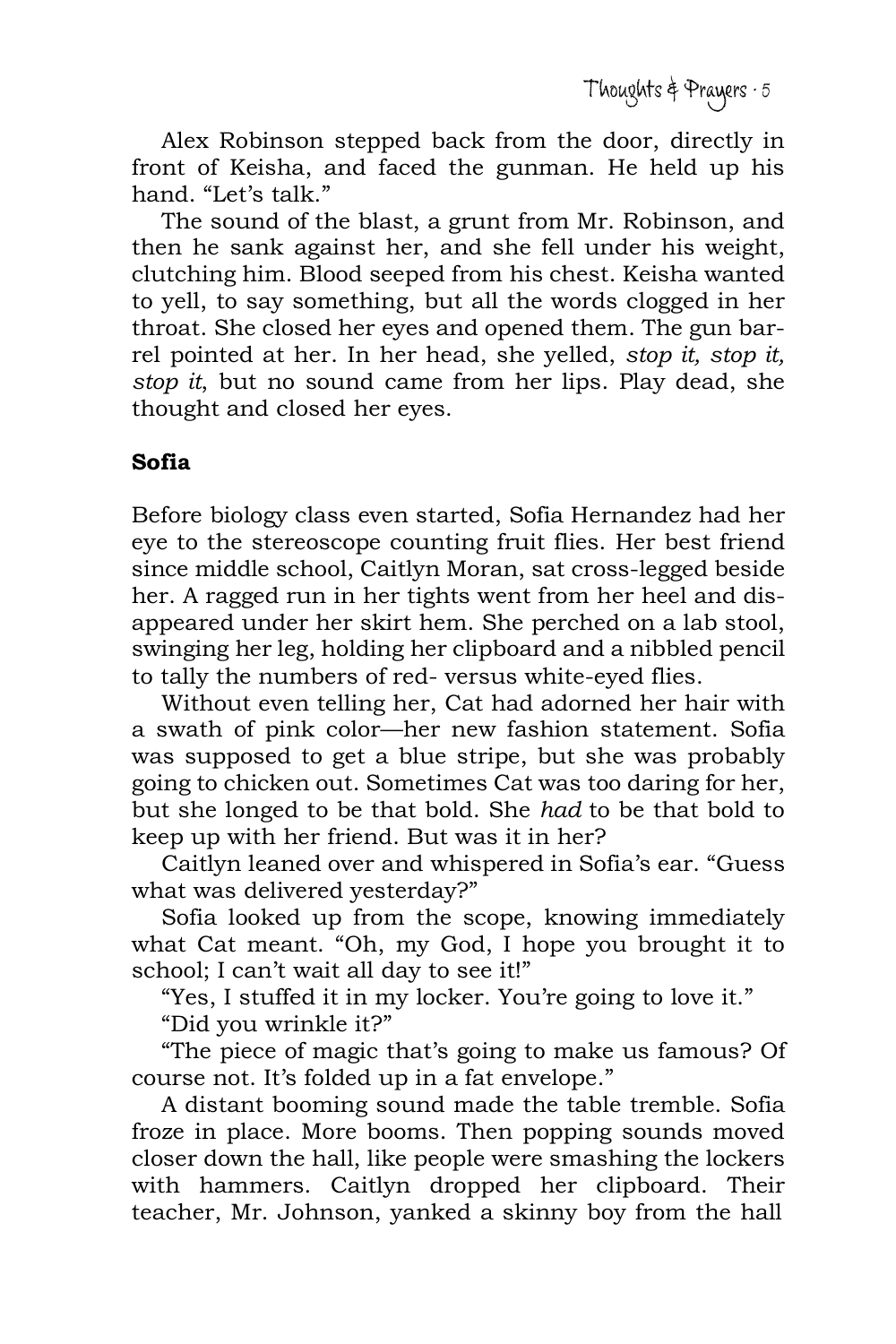into the room and slammed the door, locking it and flicking off the lights.

"Not a drill!" Mr. Johnson shouted, "Get down, getdown!" The wrenching sound was on them, visceral. Sofia knew

the steps they had practiced since kindergarten, but she stood paralyzed. *Hide . . . get away from the door, out of the sightline. No, no, no.* The door splintered. Caitlyn flew off her stool. Sofia squealed as someone yanked her to the floor. She pressed her hands to her ears. Shiny red dots splattered across her arms. *Oh, my God. Caitlyn's blood*. Someone stepped on her foot. The firecracker sound kept going, banging, reckless and absorbing. It moved down the hall. The sound throbbed in her ears.

Caitlyn lay with her cheek on the floor. Sofia crawled to her and lay beside her. A strand of pink hair fell over Caitlyn's closed eye. *Is she alive?* Sofia brushed it aside. Caitlyn's wet skirt smelled like iron.

Mr. Johnson was shrill. "Stay down!" He slipped in the bright red blood pooling from Caitlyn's leg. His knee hit the floor.

"Caitlyn, get up." Sofia sobbed and dragged her friend to the wall, away from the gaping door.

Mr. Johnson's coffee breath wafted over Sofia as he leaned down to check Caitlyn's leg. With shaking hands, he pulled off his belt and wrapped it around her thigh, tightening it to try and stop the blood loss. Then he crawled away to check the next kid who was hit. His heavy breathing scared her even though his voice droned, "Stay calm."

Caitlyn opened her eyes and looked past Sofia.

"Cat, can you hear me? I'm here. I'm here." Sofia shook Cat's shoulders. *Look at me, please, look at me.*

Chair legs scraped as whimpering kids tried to huddle together. A kid held a phone up. It glowed white.

*I have to call Papi.* Sofia jammed her fingers into the back pocket of her jeans and pulled out her phone. Her hands shook as she texted her father. Caitlyn moaned.

Sofia cupped Caitlyn's cheek. "Don't die."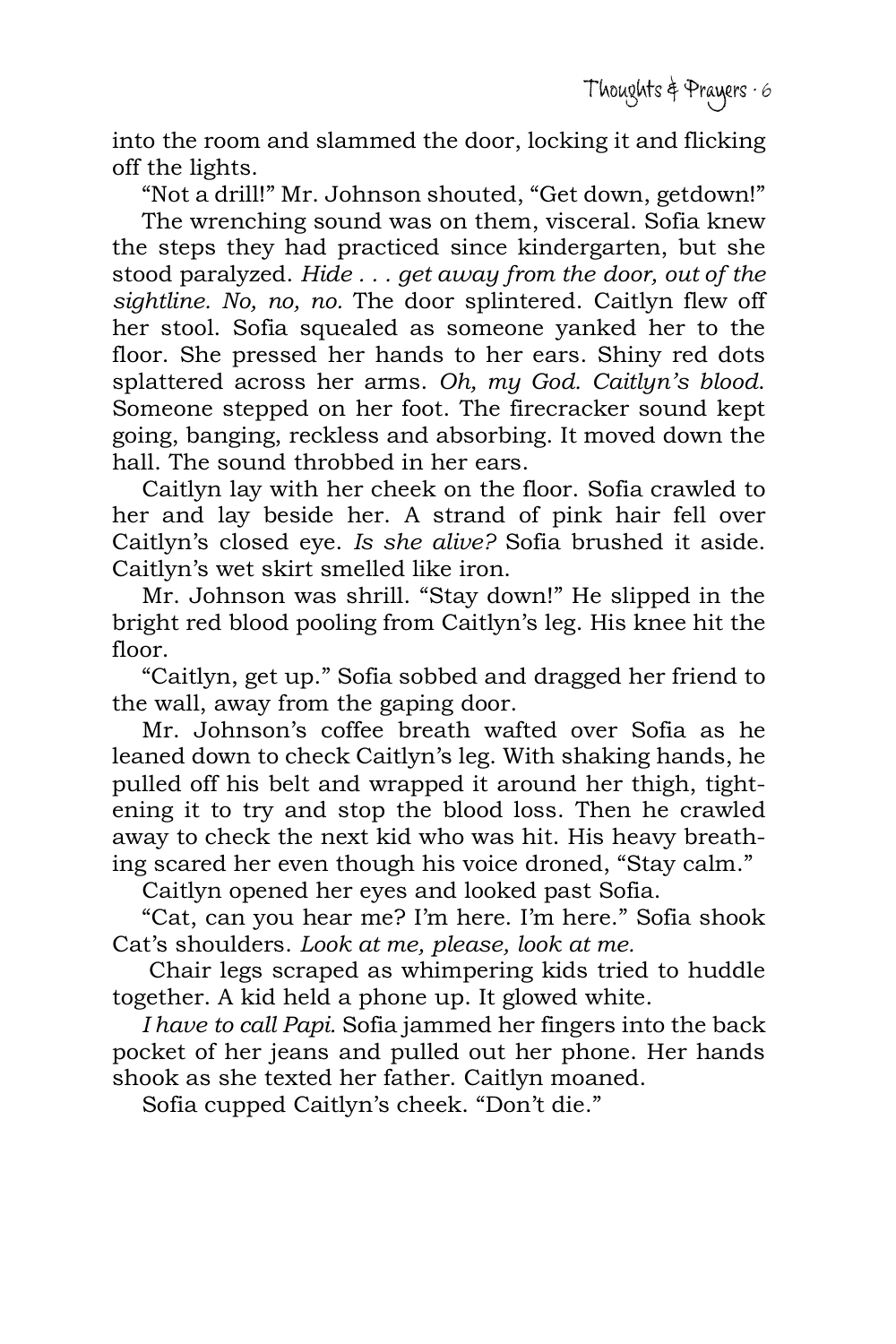## **Caitlyn**

*I'm on the floor with Sofia. Did my head hit the table? The door was smashed in. Something heavy hit my thigh.*

Sofia's face leaned close, black eyes scared. Mascara smudged her cheeks. *Sofia never did figure out how to put it on. I'll have to show her again how to do it*. *That day when I first put it on her, "Blink," I said, steadying my hand on her cheek, and she laughed.*

"Can you move?" Sofia asked.

She tried to sit up. "Oh, God, it hurts."

"I thought you were dead," Sofia said. Her lips trembled.

Caitlyn remembered a sound, but she couldn't tell what it was. Her leg was on fire. The next thing she knew, she was looking down from the ceiling at Sofia lying next to her on the waxed floor. The pain had stopped.

She slipped into the hall following a thumping noise. A hooded figure spewed bullets from a long gun. She went around to the face. Dark glasses covered pale skin. His temples glistened. The boy's jaw clenched. He stumbled but kept his balance. The gun tucked against his shoulder swayed and didn't stop. Caitlyn moved away. Shadows huddled in the hall. A soul moved through her, confused, broken.

A girl with dark hair sat on the hard floor, head in her hands. She wasn't scared. Not like the others. *I want to touch her, but I have no fingers.* Caitlyn moved out of the building, away from all that terrible noise. It was nice out here. Up. She longed to go up where a prick of light pierced the sky. It was day, yet she could see stars and the most beautiful blue. It pulled her. Calmed her. The blue filled her with a euphoria where nothing else mattered. But then it disappeared, and she was on the hard floor, the pain unbearable.

Sofia touched her face. Heaviness confined Caitlyn. A stench swirled around her.

She turned her cheek into Sofia's palm. *I don't want to leave her, but the blue . . . it didn't hurt there. Her eyes* burned.

"Don't die," Sofia said. *I'll stay for you.*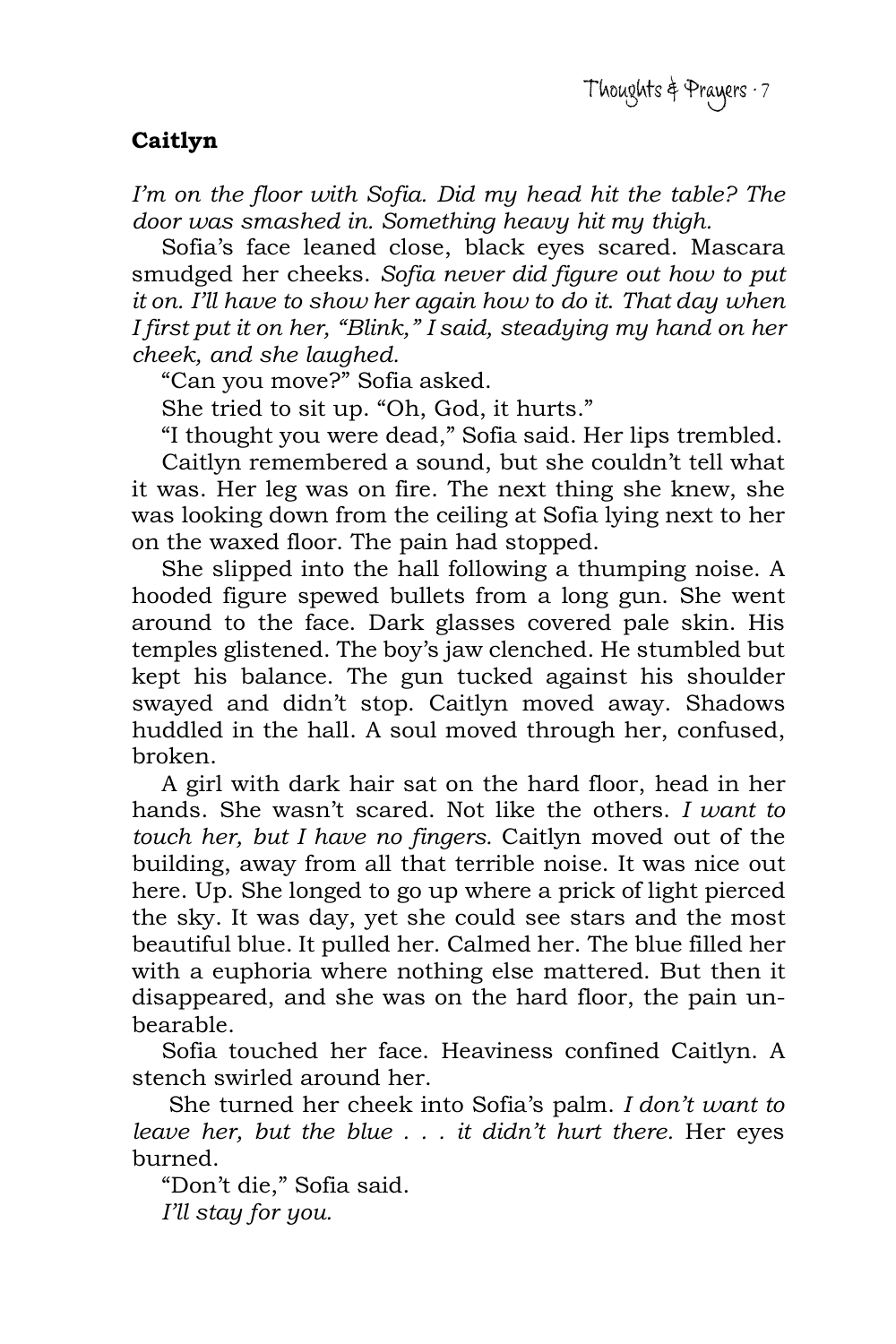### **Joe**

The call came over the squawk box while Patrolman Joe Hernandez was noting down the license plate of a jackedup car missing a back tire: *Active shooter. Explosions and gunshots. Rockwell High. All units report.*

His blood pressure spiked. Rockwell High—his daughter Sofia's school. She was inside where the shooter was, and he was too far away. The skin on his face tightened. Instant pressure behind his eyes made him feel as if he were seeing through broken glass. He flipped on his lights and siren, clenched the steering wheel of his county police vehicle, and yanked the car into a U-turn. His foot slammed the gas pedal.

It took ten minutes to get to the school using the highway to avoid the five towns, dozens of suburban neighborhoods, and hundreds of retail stores between him and Rockwell High. Ten minutes of holding his breath, dodging cars, praying to his dead wife. *Protect her, Emilia, keep her safe.* His phone bleeped. He ignored it.

Police vehicles had pulled up on the grass and sat sideways on the half-circle drive in front of the brick school building. Several glass doors led to a grand two-story entry atrium. All the windows were dark. Joe scanned the blocks around the school for the glint of a gun from one of the single-family houses set back on wide lawns. Everything looked eerily still. He leaped out of the vehicle and ran to the sergeant in charge.

"Assign me. I'll go in. Tell me where to go."

Sergeant Davis, a friend since they met at the county police academy eighteen years ago, put a restraining hand on Joe's chest. Even from outside the building, they could hear the sound of a semi-automatic rifle reverberating off school walls. Inside, gunfire would sound like a cannon. The rumble kept going and going like some crazed energizer bunny. Joe imagined children dying. He pictured blood everywhere.

His phone buzzed in his pocket. He didn't have time for that. "My daughter's in there. I've got to go in."

Davis grabbed Joe's shoulder. "No, man. No one's going in till the chief gives the order."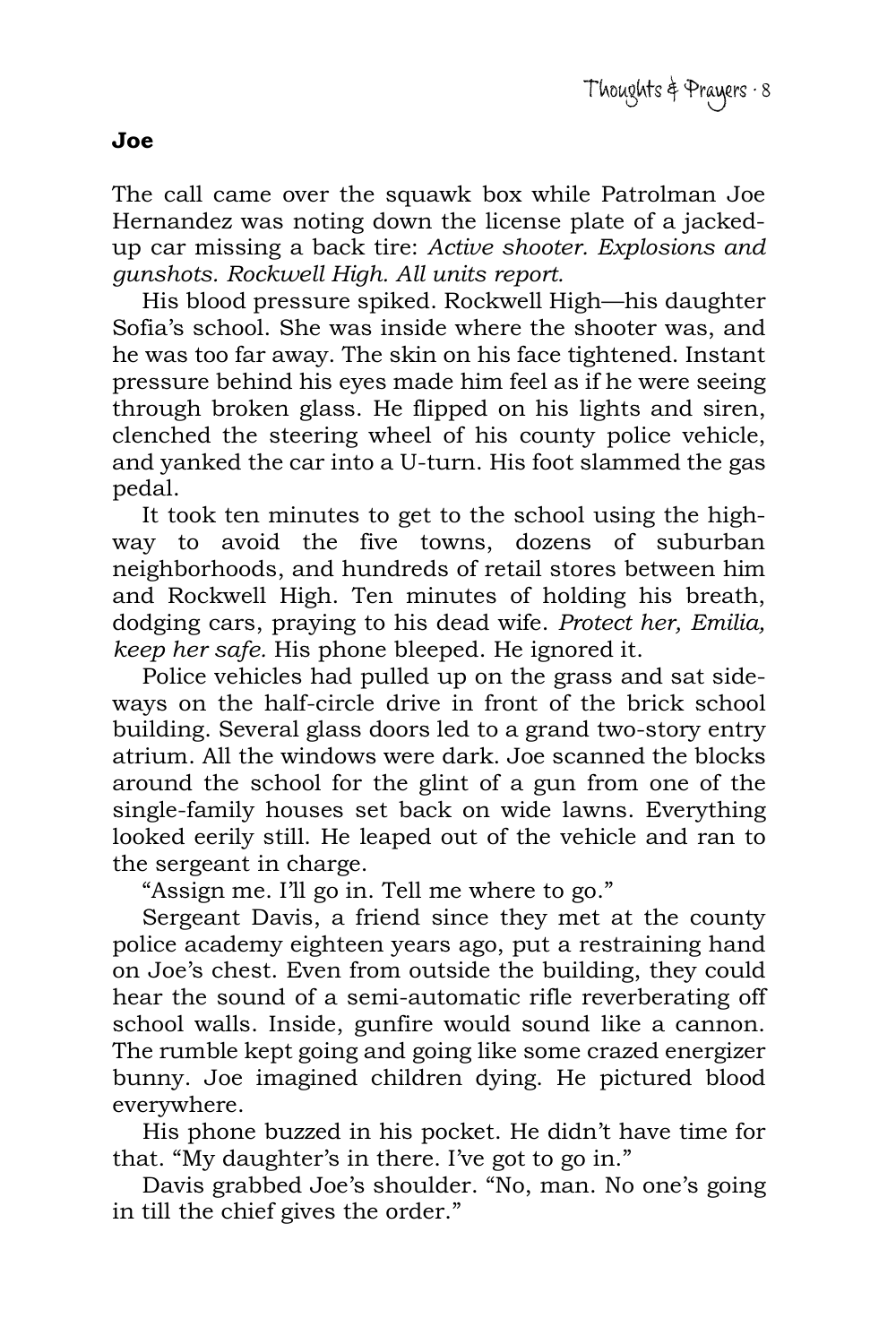For a second, Joe succumbed to Davis' authority, looking in the direction he pointed for him to stand. An image of his daughter rose in his mind. She'd looked up from her cereal this morning, her face luminous in the morning light filtering through the kitchen window, and blew him a kiss. She was the spitting image of his late wife.

He twisted away from his friend's grip. "Fuck that. I'm going in."

He ran to the school's main door and pulled on the handle. It was locked. He tried the adjacent door. Also locked. He shook his head. *I'm an idiot*. *They're in lockdown.* No one else could get in the building. In case—*God, don't thinkabout it*—in case the shooter had accomplices. He couldn'thelp thinking about it—two maniacs with guns roving the halls, shooting everyone. His heart rammed against his chest.

Joe banged on the door window. He pointed to the shining badge on his navy-blue county police uniform and waited for school personnel to buzz him in. Nothing. He couldn't see anyone in the office. They were probably hiding under their desks the way they were supposed to. Panic choked him. The windows were webbed with wire. No point in trying to break them.

His phone bleeped again. He grabbed it from his back pocket as he ran around the building looking for an entry. Halfway down the right side of the building, he spotted a door that had been left slightly ajar. *Someone went in or out of that door. Is that how the shooter got in? Did someone open the door for him?* When he was in school, kids used to leave a door open for friends who were sneaking in late.

Joe ignored his crime scene training. He had two goals: Find the shooter and stop him. Save his daughter. He sprinted toward the door. It was propped open with a rock. He thought again about accomplices, pressed his back flat against the brick wall, and drew his gun. He couldn't rescue his daughter if he were dead. The phone bleeped. Sweat stinging his eyes, he gave into the phone and looked at the screen. He had three texts from Sofia.

*There's shooting in my class. I'm ok Cat's hit bad I love you*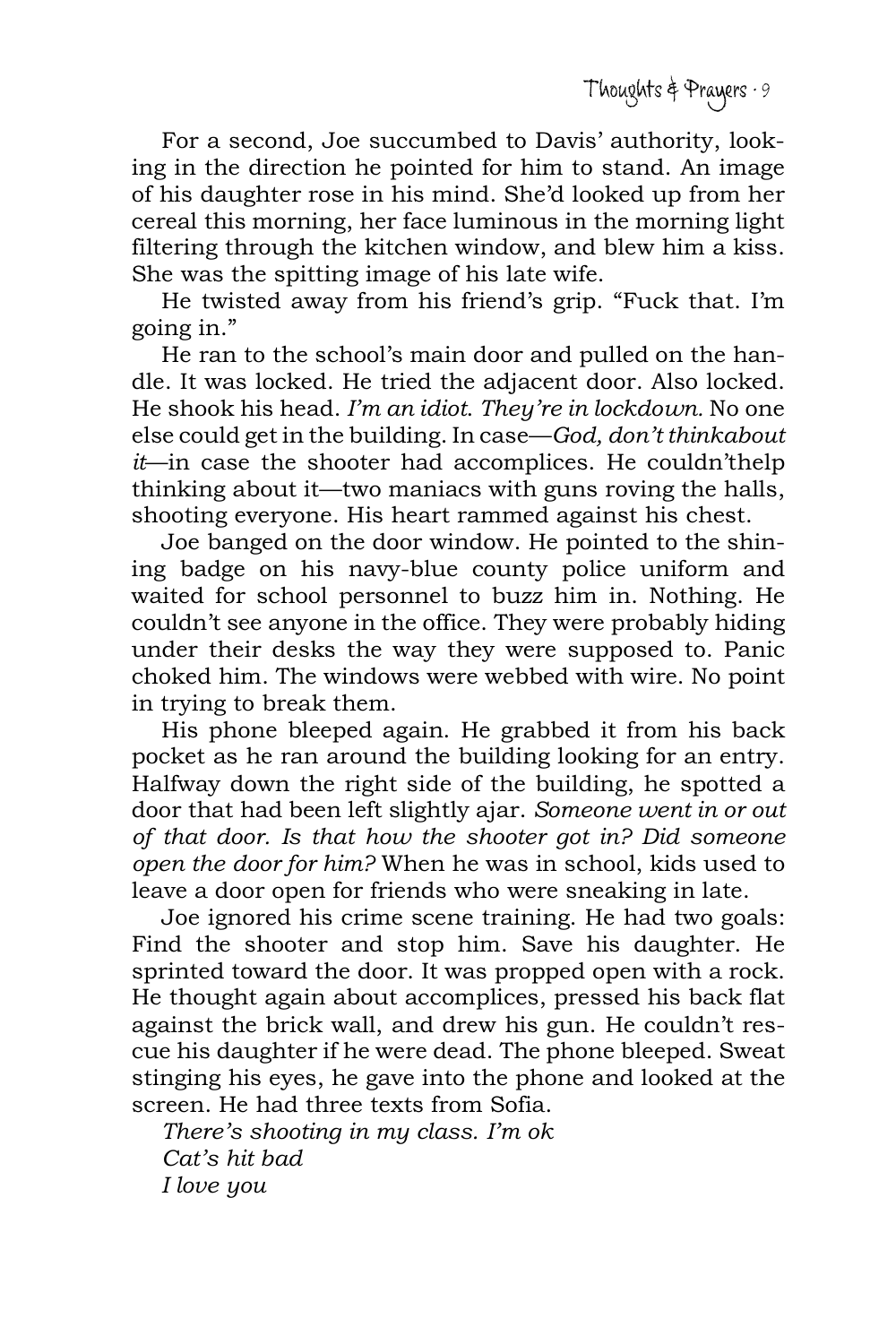The last text nearly broke him. His face twitched. He flipped off the safety on his gun with his thumb, grabbed the door, kicked away the rock, and spun into the building. He was in a utility area with concrete floors and cinder block walls. The school alarm clanged in his ears. An orange door right in front of him led to a first-floor corridor.

He listened for gunfire to pinpoint the shooter's position. It was coming from the right, around the corner. The gunman had already passed this exit. His gun moving out ahead of him, Joe yanked open the door and sidled into the corridor. The acrid smell of gunpowder filled his nostrils. Back against the wall, he visually checked all directions. It was quiet. *That asshole's reloading*.

A sound of whimpering came from the classroom nearest to him. The window on the door was smashed. That's how the shooter got in, Joe thought. The teacher must have had time to close and lock the door by the time the shooter got to this corridor. The shooter probably blew out the window, reached in, and unlocked the door. Joe looked down the corridor in each direction again. No gunfire. Maybe he could get these kids out. He pulled open the door and moved into the room, gun first. He heard them suck in their breath together. Someone sobbed.

"Don't shoot us," a girl's voice said, quavering but determined.

A boy, covered in blood and groaning, lay on the floor. Kneeling next to him, a girl used her t-shirt to staunch the blood flow. The teacher was sprawled across her desk. Joe felt for the pulse at her neck. *Dead*. The kids looked at him. He suppressed his own panic. *What is the protocol?* He couldn't remember. All he could think was to get these kids out of harm's way. He had cleared the corridor to this point. The exit was clear. They could get out. *I don't give a damn if I do it wrong, and they live.*

"Come on. Those of you who can walk, you're getting out. Come on. Stand up. If you can't walk, stay hidden. EMTs will come to help you."

Students pulled themselves off the floor. Faces frozen, eyes wide, they watched the door. Some wrapped their arms around each other. Most were weeping.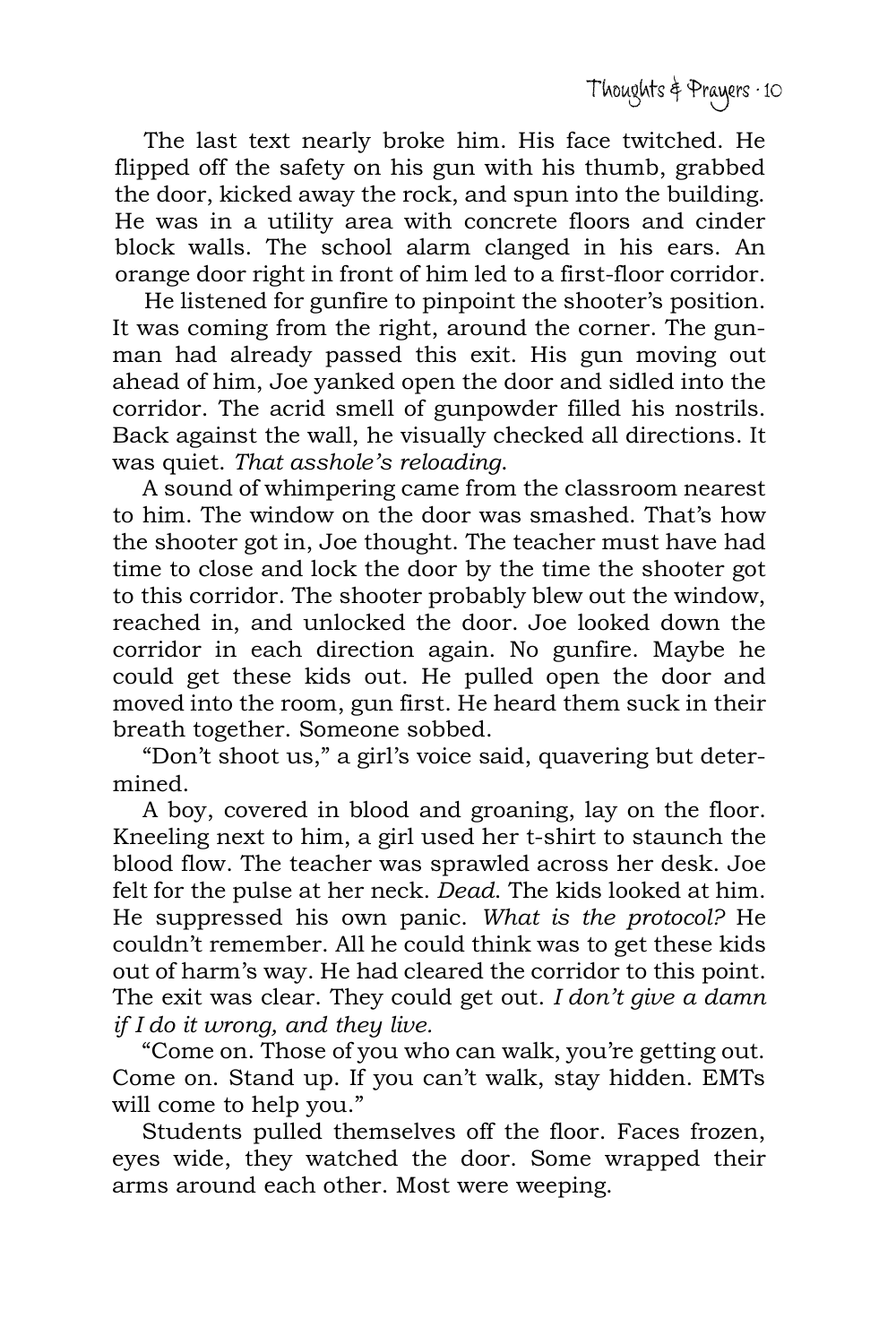"Leave all your stuff," Joe said. "Move fast but don't run. Turn left out of the room. Stay near the wall. Take the exit door immediately to the left and go outside. Walk to the front of the building with your hands above your heads. There are policemen there. They'll tell you where to go and what to do."

He turned his face to his shoulder microphone and pressed the button. "Sergeant Davis heads up. I'm sending out students from a classroom on the right side of the school. The shooter has already been here. One dead, one wounded in the room."

He turned to the kids. "What classroom is this?"

"Two-sixteen," they said in a chorus. "Mrs. Brown's science class."

"They're from classroom two-sixteen," Joe said into the mic. "Coming from the right side of the school. We need EMTs in here." He didn't wait to hear Davis yell at him for not following orders.

He swallowed to keep his voice from trembling. "Don't run," he reminded the students. "When you're outside, walk together with your hands above your heads. Don't leave the grounds."

He thought about the count, about missing kids, dead kids, about parents not knowing where they were. *Sofia, where are you?* "Go now."

Joe held the classroom door open and covered them as they fast-walked to the exit. When the last kid made it to the exit door, he went the other way down the hall. He slid along the wall, swiveling his head to stay aware of anything coming his way. Gunfire started again around the corner. *Too close. It's not over.* He waited until the last student would have rounded the corner outside for one second, two, and then he went back to hunting the shooter, to saving his Sofia.

## **Lily**

She sat in a puddle of water and her own urine. The sprinklers rained down on her, soaked her white oxford, and matted her hair to her head. Her hands rested palms-up at her sides, her head tilted slightly to the left. Her mouth was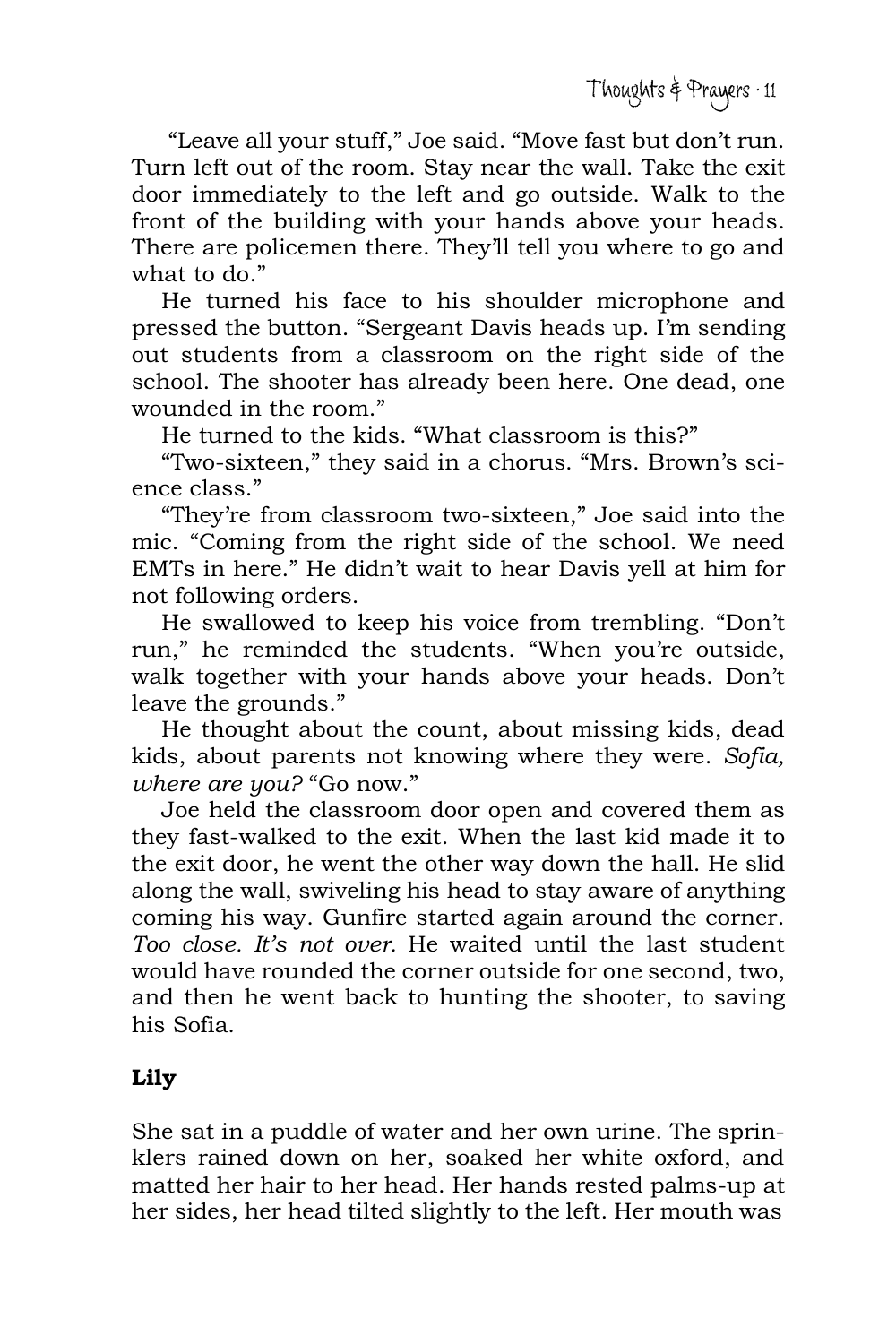open, still wanting to scream but somehow unable. The high-pitched, rhythmic screech of the fire alarm—three slow blasts and a pause—along with its flashing strobe light had hypnotized her and left her paralyzed there on the floor. She had been there ever since she heard the first shots. She had expected the thunderclaps from the bombs. First in the auditorium, then the cafeteria and gymnasium. *Boom . . . Boom . . . Boom.*

But she didn't expect gunfire.

That wasn't part of the plan. The memory of his convincing voice echoed between the alarm: "No one will get hurt. We'll just scare the shit out of them. Burst their privileged suburban bubble. All you have to do is open the door. I'll take care of the rest."

Sirens blared outside. Smoke billowed into the hall and caught in her throat. She coughed. Her eyes burned. Kids screamed past her. One tripped over her foot and landed with a splash. The kid looked at her—a girl, her face a plate of shock. Tears streamed down her cheeks. The girl scrambled to her feet and ran through the doors into the bright day.

He said school shooters were uncreative pussies.

He lied to her.

She pictured his face on a pillow, so close to hers their noses almost touched. His blue eyes. His words. *You are my universe.* She hadn't seen his eyes when he came into the building. He never took off those stupid sunglasses. He didn't say a word, not when she tried to speak to him, not when she latched on to his forearm, pleading, "Wait, wait, wait." He shook her off and continued down the hall. A robot. An eyeless, programmed robot.

He deceived her.

Now his figure appeared through the smoke. He set the long rifle on the floor and pulled a handgun from the waistband of his jeans.

Her body burned with rage. Yes, she thought. *Yes,please end me now.* But he didn't move. He still wore the sunglasses—she couldn't see his eyes. He'd ceased to be human. She didn't know who he was, didn't want to know him or his explanation. She only wanted all of it to be over.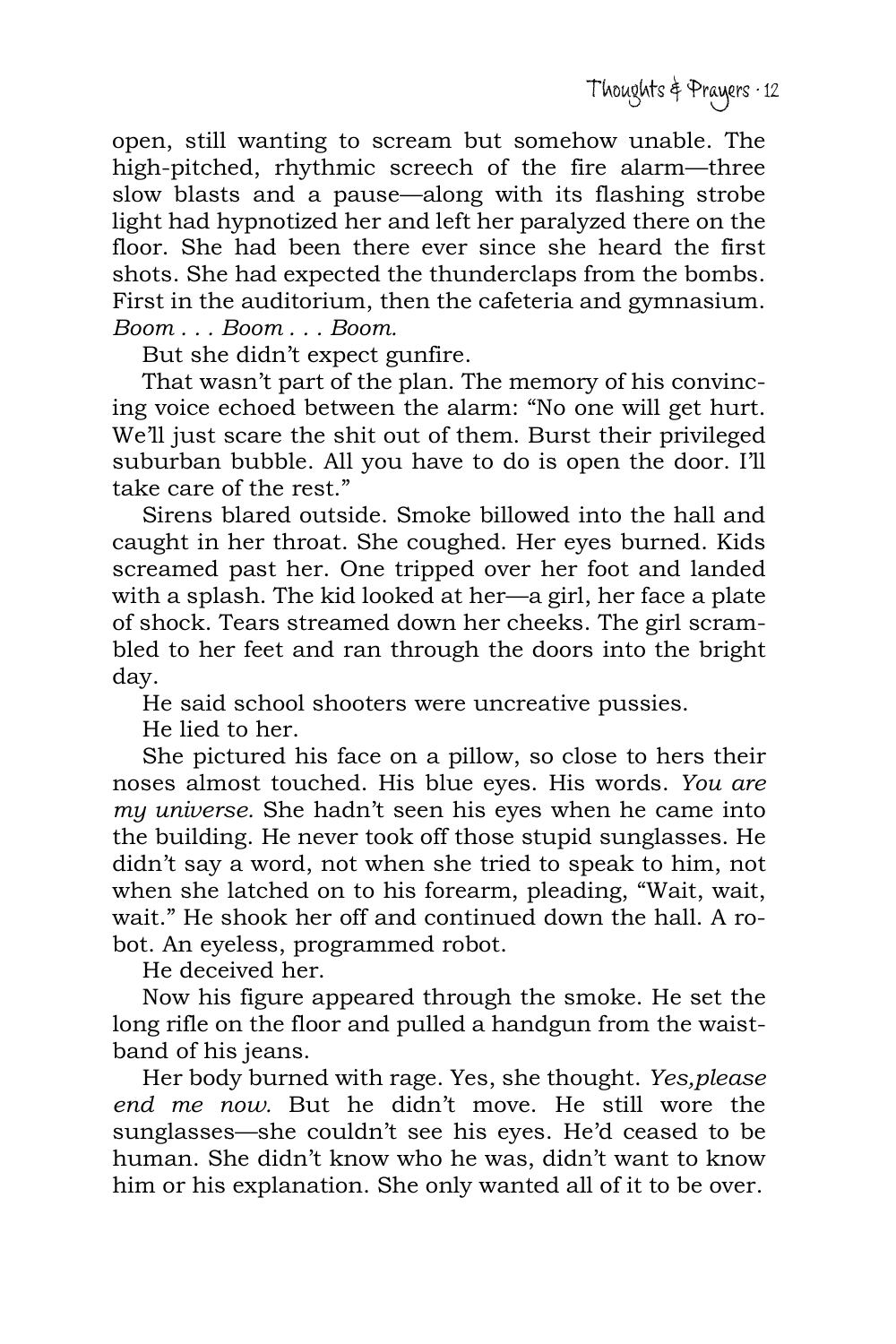Her mind splintered. The hall tilted and warped. She couldn't form words. A Korean sound came to her.

She screamed it: "*Hae!*"

The word came again, exploding from her gut. "*HAE!*" *Do it.*

He raised the gun to his temple. *No. He doesn't get to die and leave this on me.* Fury raised her off the floor. She took a step forward. "NO—"

A bright yellow object flashed through the air. Her body flinched. She blinked, and he was on the ground. The handgun spun across the floor and landed at her feet. A janitor fell on top of him.

"Run," the janitor yelled at her. "Run!"

### **Sofia**

Two police officers stood at the front of the biology lab. "You all have to go right now," one of them said, his voice urgent. All around her, kids stood and formed a line at the door.

Sofia crouched next to Caitlyn. "I can't leave my friend."

The policewoman insisted, pulling on her arm. "It'll be okay. Help is coming. You have to go with us now."

Her hands were sticky with Caitlyn's blood. Sofia gave her phone to the policeman. He slipped it into a bag along with the others.

*Where is Papi?* Sofia stood. The room whirled. Fear streaked her classmates' faces. Caitlyn's new boyfriend grasped Sofia's sleeve. The police wouldn't let him near Caitlyn either. Her mind blanked. *What is his name?* "Eric,  $I$ <sup>"</sup>

"Hands up, kids, over your heads, please. It's okay; we're moving you out of here," the policewoman said. She spoke into the device strapped to her shoulder.

Her classmates interlaced their fingers behind their heads. The police gave orders. Sofia obeyed. "Stay in a line, don't run, keep your hands on your head." Obedient*,* like Papi had taught her*.* But her mind fiercely stayed with Cat.

At the classroom door, Sofia and Eric turned back to check on Caitlyn. A silver tarp covered her body and partially concealed her face. Sofia's teeth chattered. Her body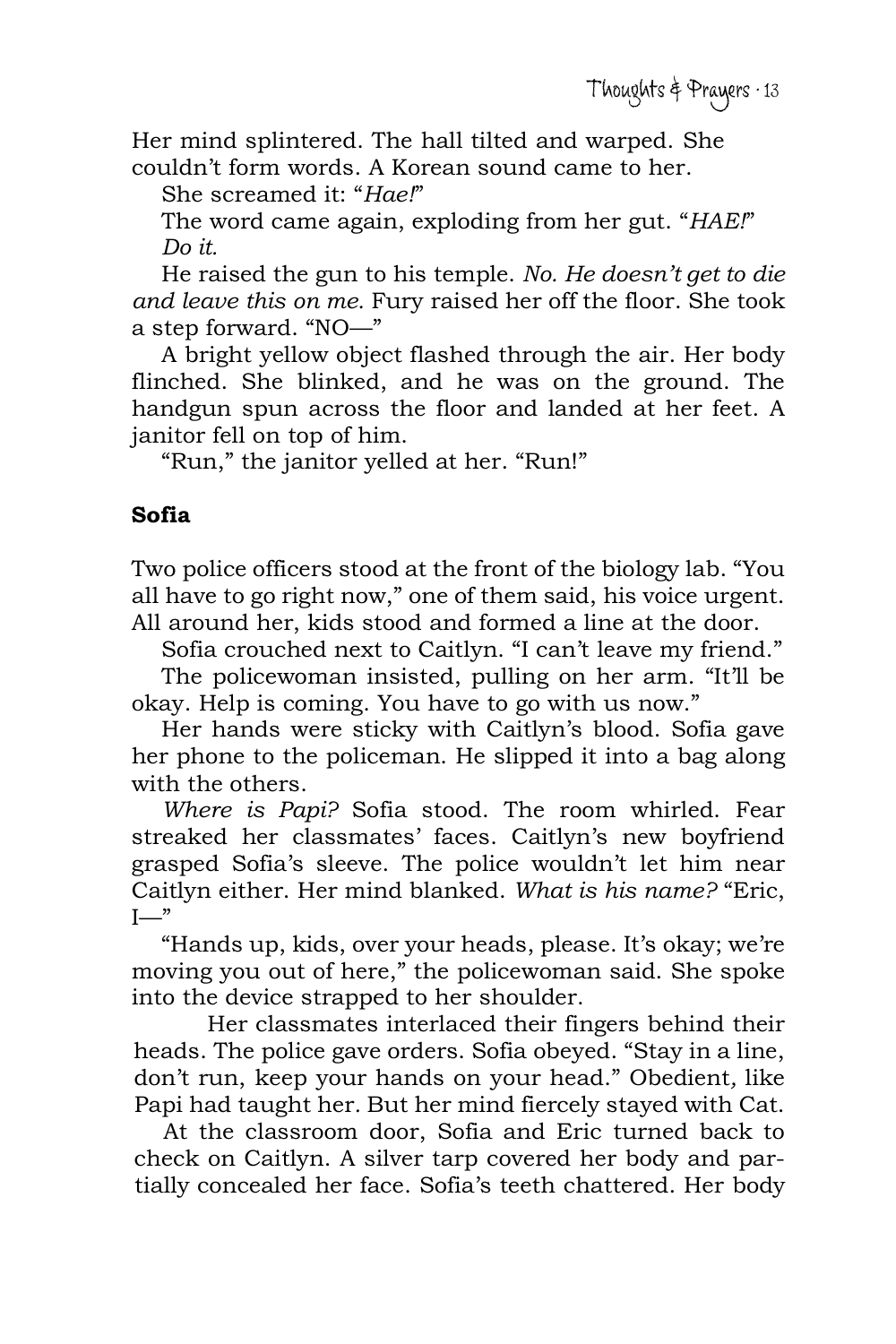felt empty. Dark footprints stained the floor where they had walked through Caitlyn's blood.

Mr. Johnson went with the students, his hands on his head, now quietly trying to comfort the kids near him. The policewoman came with them, leading them through the smoke-filled wreckage of the hall. A lone girl in a purple tshirt slumped against the lockers, her backpack still strapped to her motionless body. Sofia could hear her phone *buzzing, buzzing*.

*Caitlyn, don't die.*

Then they were outside on the sidewalk she had walked on this morning so long ago. The air bumped with helicopter blades and pulsed against Sofia's neck. The policewoman kept them moving toward a parking lot. Sofia listened to her, followed, and trusted her. The uniform was a beacon in the confusion. She looked down, wanting her father, following Eric's frayed cuffs. In all the drills before today, Cat was in front of her, glancing back to say, "This is dumb." Sophia chewed on her hair to keep herself from crying. Behind her, someone whined, a low-pitched wail she had never heard before.

The line of kids crossed the parking lot, and they were allowed to release their hands as they sat on the grass. Sofia looked around for Eric, but he was gone. Then she felt a familiar hand at her back. She stood and threw herself into her father's arms. Her cheek pressed against the dark fabric and the metal badge, she sobbed. Papi caressed her head and looked down at her. His thumbs brushed her tears away. He kissed her sweaty forehead.

"Sofy, *mi hija*."

"Papi, I had to leave Caitlyn. They made me. She's hurt bad." Sofia choked.

"Look." Papi pointed to a gurney pushed by medics. Sofia could see the pink hair. Her father wrapped his arm around Sofia's shoulders. If she were bold enough, she would jump into the ambulance and be with Cat. Papi held her tight, but it wasn't tight enough to make her feel safe again.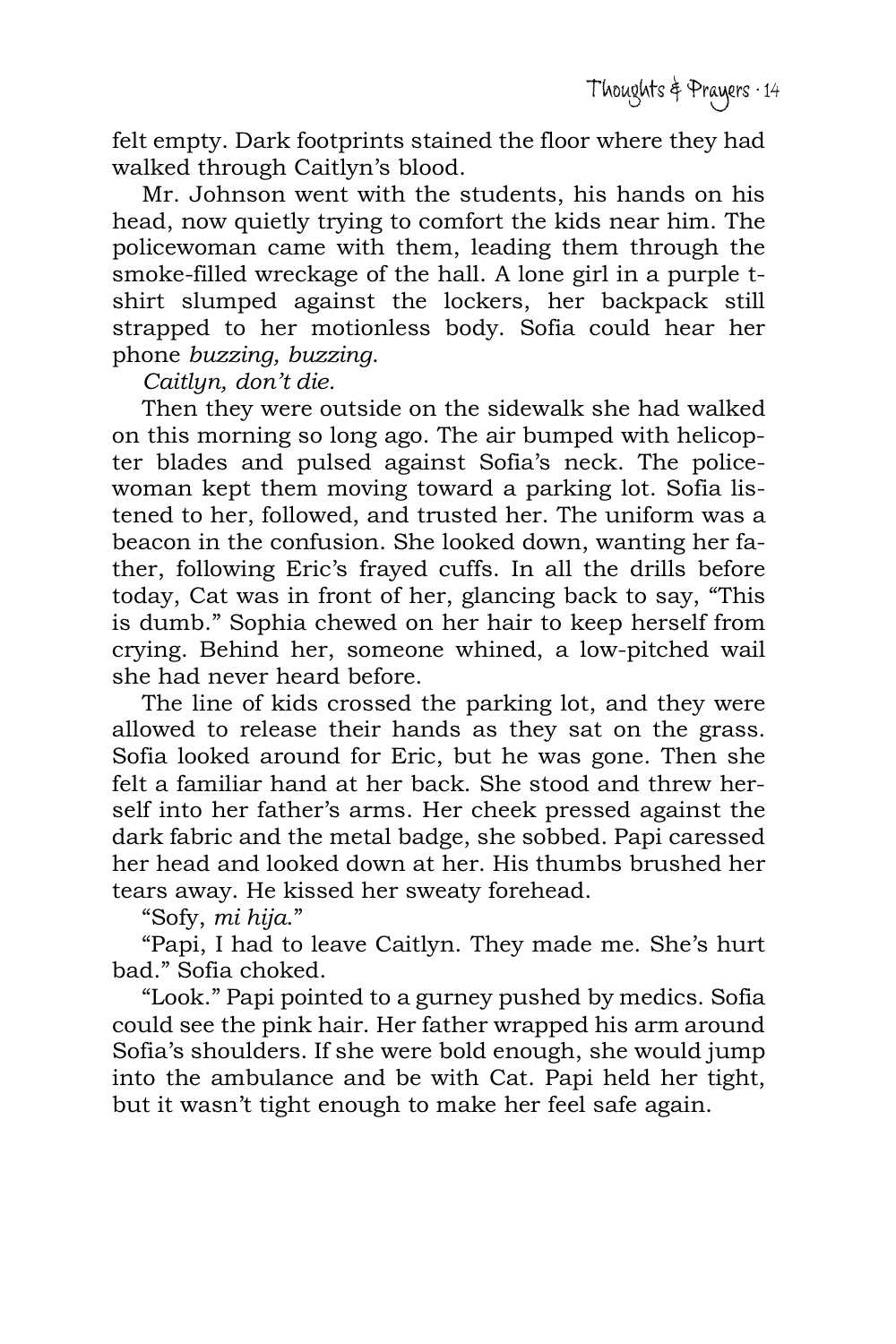## **Charmaine**

Charmaine Robinson reviewed the discharge instructions with the mother whose four-year-old came to the emergency room with a broken arm, another trampoline injury*.* She pushed back the curtain to the ER bay and vowed not for the first time—*I swear, when Alex and I have kids, they are never getting a trampoline.*

The Tri-County Hospital emergency room typically saw cases like this: childhood falls, allergic reactions, an occasional heart attack or stroke victim, and just this morning, a man who had correctly self-diagnosed his appendicitis. Not the gang knifings and drive-by shootings she might have seen had she and Alex settled in the urban district where he grew up, and his parents still lived. She was so happy when he accepted a job at Rockwell High School, just a few safe suburbs away from her own parents. Grow-ing up there, she never missed an episode of *ER* on television. The black nurses and doctors on the program inspired her to become an RN. When she first met Alex, shethought he looked like *ER*'s hot Dr. Peter Benton. She pic-tured Alex at breakfast that morning, talking about the students he advised, one young woman named Keisha in particular. He was so good with those kids.

A commotion at the Station 1 desk interrupted her memories. "What's going on?" she asked Lori, a fellow ER nurse.

"School shooting," Lori replied. "The ambulances should arrive any minute."

"What? What school?"

Sprinting toward the Med room, Lori didn't answer. Charmaine struggled to comprehend, her mind suddenly frozen by fear. She hoped it wasn't Alex's school. She retrieved her phone and sent him a quick text: *Shooting at your school?*

"Get ready," ordered Dr. Ryan McGann, the attending in charge of the emergency department. "Clear the treatment area." The doctor didn't look like a miracle worker, with his unruly red hair and wiry build, but Charmaine knew he was. She usually worked on McGann's team with Lori. That was one of the things she liked about being an ER nurse, being a respected member of a team. That and the pace,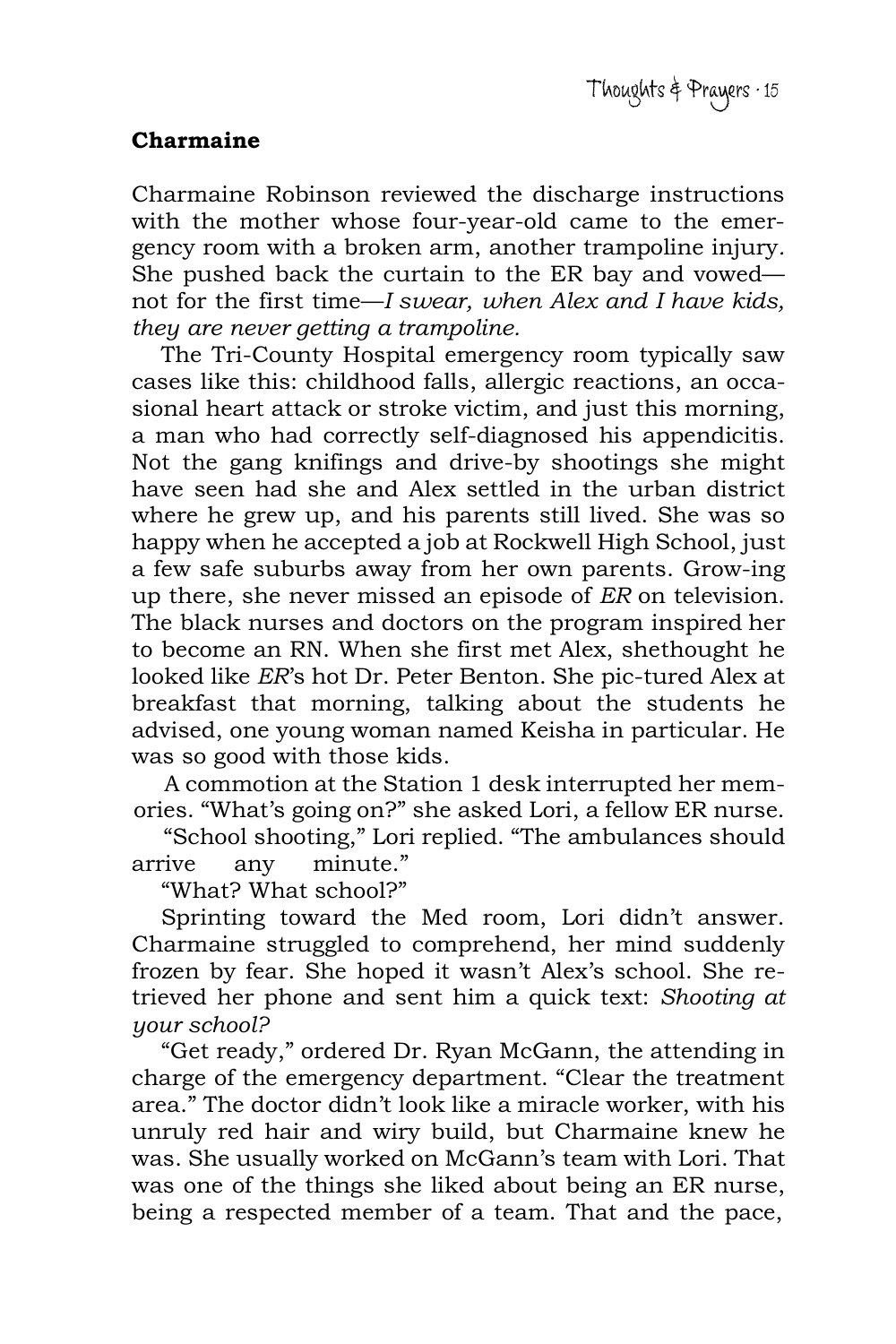the excitement of never knowing what was going to happen next.

The paramedics rushed in with a young boy on a gurney. "GSW to the back, BP fifty over thirty-five. He's barely holding on," they said. The boy appeared too young to be in high school. *So, Alex would be okay.*

Dr. McGann waved them toward a bay. "I'll take him. In here." The boy looked like a black tag to Charmaine, a patient who had already died or had no chance of survival, but she knew Dr. McGann would try to save the boy anyway. In the trauma bay, when they lifted him from the gurney to the ER table, she saw the gaping hole in his back, the size of an orange. *Oh, my God, what could have caused that? An explosion?* She wasn't the least bit squeamish, couldn't be to work in the ER, but she had never seen anything like that before, not in all her training or in her three years as an RN.

She started to set up a transfusion, but Dr. McGann said, "Hold it. He's stopped breathing." The doctor tried CPR but got no response. He called it: "Time of death 10:22."

The next ambulance had already arrived. Charmaine quickly checked her phone. No word from Alex. She texted him again: *Are you ok?*

"How many more victims? What kinds of injuries?" Dr. McGann asked.

"Dozens more, mostly glass cuts and abrasions," the ambulance driver answered. "They haven't found all the victims inside the school yet. There's an EMT triaging at the scene. He'll call in to let you know what's coming."

Charmaine looked down at the gurney and saw a girl with a pink stripe in her hair, definitely high school age, shot in the leg. She was conscious but obviously in shock. The paramedic had started an IV and packed bleeding control gauze into the hole the bullet made in her thigh.

"What school?" Charmaine asked the paramedic.

"Rockwell High."

Her stomach lurched as if she'd also been shot. For a moment, she thought she was going to be sick, but she took a deep breath and focused on the patient. If she thought about Alex now, she knew she would collapse.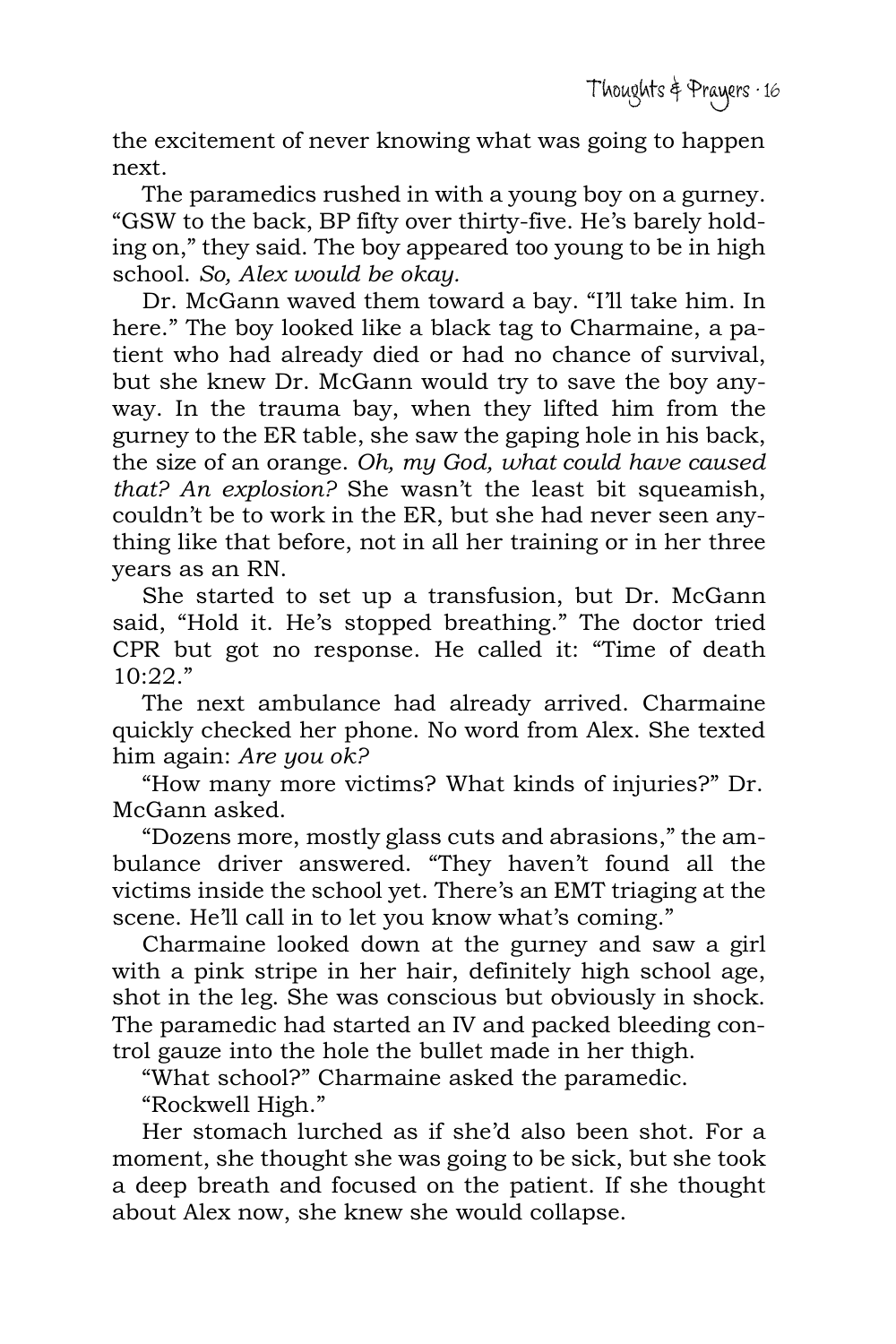In the trauma bay, Dr. McGann took one look at this new shooting victim and barked, "Red tag," the emergency department's code for a critical patient. "Start a transfusion. Page Dr. Bakshi and get the patient to surgery, stat. The sooner she gets on the operating table, the better her chances."

Charmaine retrieved a bag of O-negative blood—the universal donor. There wasn't time to type blood. This was the "golden hour," the short period after trauma when prompt medical treatment might prevent death. The girl moaned.

"You're going to be all right, baby girl," Charmaine whispered in her ear. When she leaned over her to insert the IV needle into the girl's arm, the image of Alex's sister, who died at about the same age in a shooting, flashed through her mind.

As the orderly wheeled the patient to the elevator, Charmaine asked Lori the girl's name. She wanted to check on her status later.

"Who knows? She didn't have her school ID or a driver's license on her. Probably too young to drive." Lori shook her head.

An hour later, a young man approached them. "I'm looking for my girlfriend, Caitlyn Moran. She was shot atschool. Is she here? Is she okay? I don't have a photo be- cause they took our phones. She has a pink stripe in her hair."

Lori and Charmaine exchanged looks. They remembered that pink stripe on the girl they had sent to the OR.

Lori directed the boy to the admissions desk while Charmaine checked her phone again. *Why hadn't Alex texted her?*

"Any word from Alex?" Lori asked.

Charmaine shook her head. "He probably left his phone in his office when they evacuated the school."

"Don't worry," Lori said. "He'll be fine."

Before she could reply, another ambulance arrived.

### **Mike**

Mike Moran turned sharply into the hospital parking lot, his brakes screeching, as he pulled into the first empty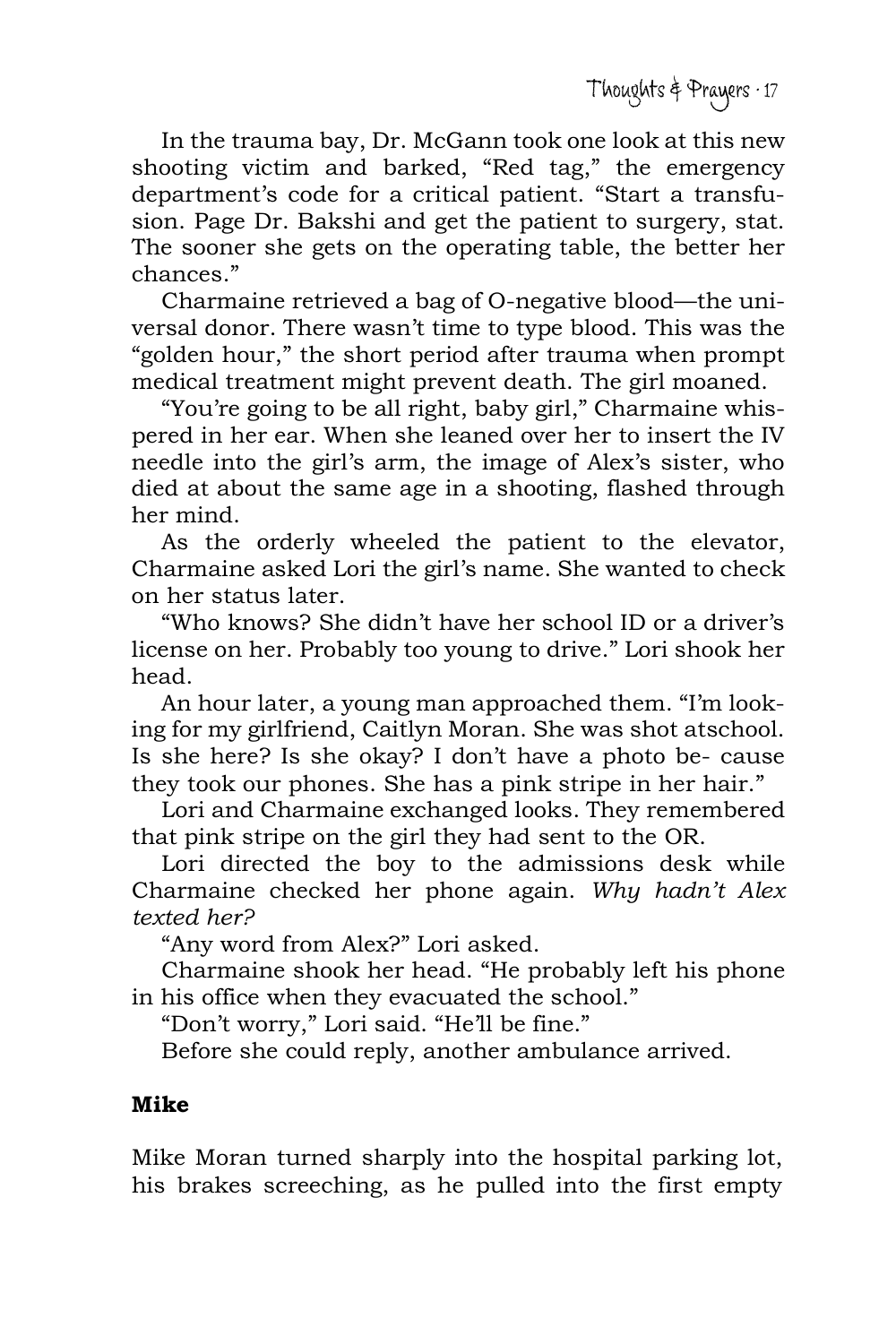parking space he spotted. He ran to the emergency room entrance without stopping for breath. The doors swished open. In two steps, the next set of doors complied with his unspoken command.

"Caitlyn Moran," he barked to the lobby receptionist before she could greet him. "She was shot at Rockwell High School today. My wife is already here. Where is she?"

The middle-aged woman's welcoming smile vanished as she lowered her gaze to her computer and typed in Caitlyn's name. "Your daughter's in surgery, sir," she replied. She didn't raise her head to look him in the eyes. "The waiting room is on the fifth floor."

He took the elevator and found Lisa, his wife of twentyfive years, hunched over in a chair with her arms folded in front of her stomach, rocking back and forth. She stood when she saw him and rushed to him. He enfolded her in a protective embrace as she leaned against his chest and sobbed softly.

He comforted his wife with pats and shushes. Mike, a retired U.S. Army colonel, glanced over her head at the others in the waiting room. Ever on the alert to assess any situation, he saw two men in the opposite corner, probably father and son. The older man stared straight ahead; the younger fiddled with his phone. A heavyset woman paced the room as she argued in an ever-louder voice on her phone about an insurance company's coverage. *More victims, just like me and Lisa.*

Lisa's sobs diminished, and they sat down. "Did you get in touch with the boys?" he asked. Connor, their oldest, served as a first lieutenant in the army stationed in Germany. Patrick was a senior at the state university.

"Yes," she answered. "Patrick's driving home now. Connor's going to put in for emergency leave. The news of the shooting has already reached Germany." She retrieved a tissue from her purse and wiped her eyes.

"Have you talked to the doctors?"

"No. She was already in surgery when I got here. All I know is that she was shot in the right leg and has a concussion." She twisted the tissue in her hands like the candy cane cookie dough she made every Christmas.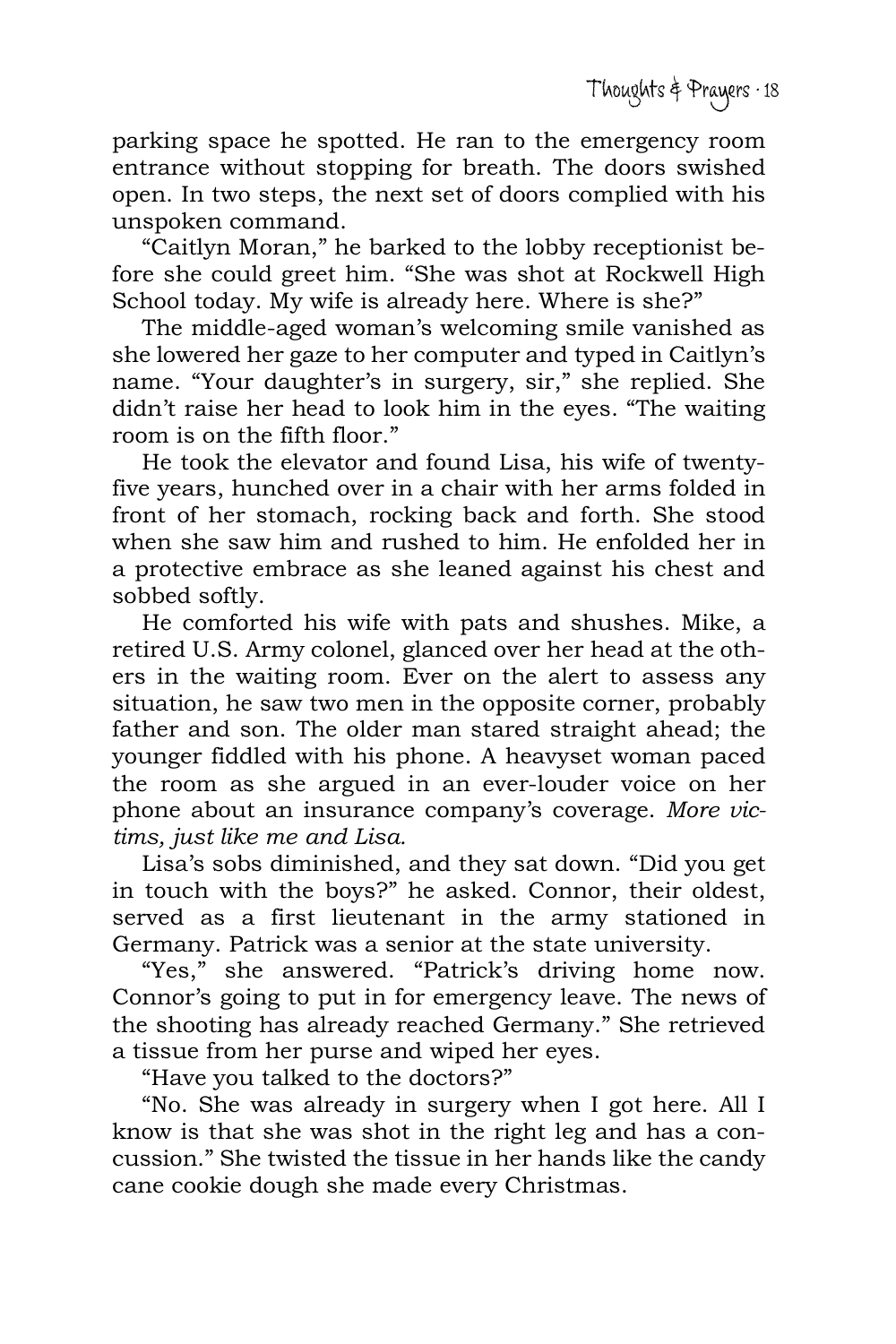"Caitlyn will be all right. She's a tough kid." He put his arm around her, and she leaned against him.

A television mounted on the opposite wall blared breaking news. ". . . the shooter used an AR-15. We're now learning the casualties at Rockwell High could be as high as ten dead and many more injured."

The heavyset woman walked past them and gestured to the TV. "Horrible, isn't it?" she said as she left the waiting area.

Mike studied the TV screen. The reporter stood in front of the high school Caitlyn attended. Yellow police tape fluttered behind him. Mike recognized the walkways leading to the front doors, the green side lawns, and the statue of a mustang, the school mascot, rearing up on its hind legs. He couldn't believe this was happening here. For a brief time, he'd wondered if the Sandy Hook shooting in Newtown, Connecticut had ever occurred, or if it was a sham, fake news as some conspiracy theorists believed. Now the same tragedy had struck his family. This was real, as real as war. Lisa covered her eyes and cried again.

Mike spotted the TV remote on a corner table near the two guys. He walked over to them. "Mind if I change the channel? The news is upsetting my wife."

"Sure." The younger man reached for the remote and handed it to Mike.

"My wife never likes to watch bad news," the older man said, "especially if there are children involved."

Mike thanked them and flipped through the channels. The shooting at Rockwell High dominated every local and cable news channel. Finally, he settled on ESPN.

"Okay with you?" he asked.

"Fine," the older man said. The younger guy never looked up from his phone.

Lisa stopped crying when he sat down again. "How long do you think she'll be in the operating room?"

"Shouldn't be long now."

Her eyes bored into him. "Do you think Caitlyn will make it?"

Mike pondered his wife's ashen face. He saw hope there and fear too. She had aged ten years since he left the house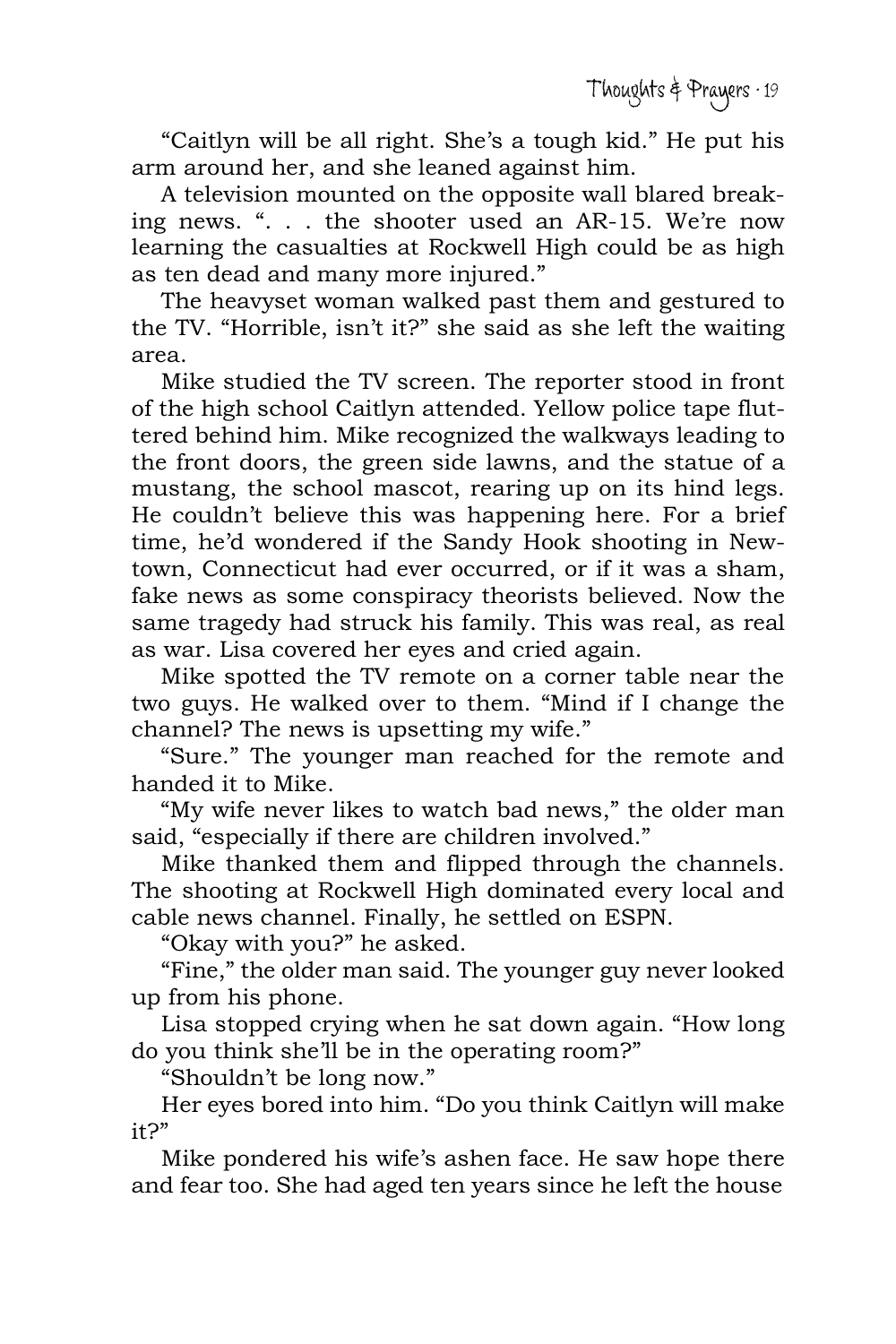this morning. He couldn't imagine how she would survive if her daughter didn't.

"Yes," he told her. He hoped he was right about that. Experience told him the odds were in her favor. During two tours in Iraq, he'd seen automatic weapons shred human bodies. If Caitlyn had caught a bullet anywhere in her torso, there wasn't much hope. She was young and strong, but so were the soldiers who came home in body bags. Being shot in the leg was no picnic. She could lose her leg, but he couldn't think about that now. He just wanted her to live.

A young man dressed in scrubs entered the waiting room. Mike hoped he wasn't Caitlyn's doctor—he looked far too young. The father and son duo rushed to greet him, and the doctor began to speak in a low voice. Mike couldn't hear what he said, but he did hear the younger man say, "I told you Mom was going to be all right, Dad," as the two left the waiting room. Now he and Lisa were the only occupants.

He held Lisa's hand, and they sat quietly, awaiting the surgeon's news. He couldn't imagine life without his daughter, their surprise baby. When Caitlyn was born, he was totally unprepared for the joys a daughter would bring, the hugs and kisses she bestowed while saying, "I love you, Daddy." She was his princess, and he wasn't ashamed to admit that.

She entranced him when she twirled around the room to show off a new outfit and bewildered him when she fussed over her hair, things her brothers never did or even thought about doing. She also had a bit of a tomboy streak and knew how to throw and catch a football. Not quite the girlygirl Lisa preferred, but with two older brothers, what did his wife expect? He spoiled his daughter, he admitted. She was his salvation whenever wartime flashbacks threatened.

Just hours ago, when he was rushing out the door to work, she'd handed him a coffee mug, that ridiculous pink hair falling over her eye.

"Here you go, Daddy. Three sugars, no cream, just the way you like it." She pecked his cheek and danced away from him. "Love you."

*Did I say I love you back? Please God, tell me that I said it.*